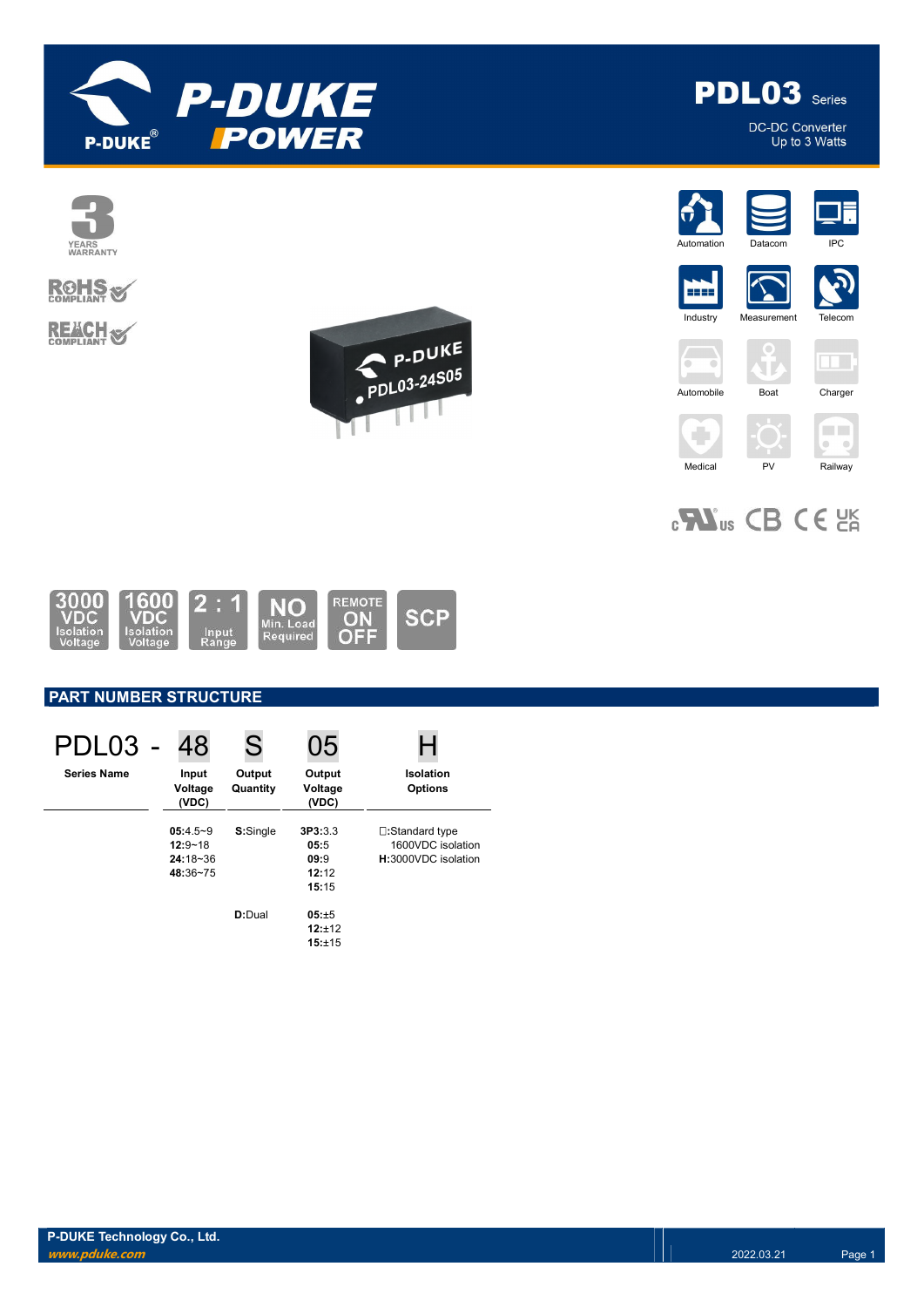



#### TECHNICAL SPECIFICATION All specifications are typical at nominal input, full load and 25℃ unless otherwise noted

| <b>Model</b><br><b>Number</b> | Input Range  | <b>Output Voltage</b> | <b>Output Current</b><br>@ Full Load | <b>Input Current</b><br>@ No Load | Efficiency | Maximum<br><b>Capacitor Load</b> |
|-------------------------------|--------------|-----------------------|--------------------------------------|-----------------------------------|------------|----------------------------------|
|                               | <b>VDC</b>   | <b>VDC</b>            | mA                                   | mA                                | $\%$       | μF                               |
| PDL03-05S3P3                  | $4.5 - 9$    | 3.3                   | 700                                  | 45                                | 75         | 3300                             |
| PDL03-05S05                   | $4.5 - 9$    | 5                     | 600                                  | 45                                | 79         | 1680                             |
| PDL03-05S09                   | $4.5 - 9$    | 9                     | 333                                  | 55                                | 80         | 1000                             |
| PDL03-05S12                   | $4.5 - 9$    | 12                    | 250                                  | 55                                | 81         | 820                              |
| PDL03-05S15                   | $4.5 - 9$    | 15                    | 200                                  | 55                                | 82         | 680                              |
| PDL03-05D05                   | $4.5 - 9$    | ±5                    | ±300                                 | 55                                | 78         | ±1000                            |
| PDL03-05D12                   | $4.5 - 9$    | ±12                   | ±125                                 | 60                                | 81         | ±470                             |
| PDL03-05D15                   | $4.5 - 9$    | ±15                   | ±100                                 | 60                                | 81         | ±330                             |
| PDL03-12S3P3                  | $9 - 18$     | 3.3                   | 700                                  | 25                                | 77         | 3300                             |
| PDL03-12S05                   | $9 - 18$     | 5                     | 600                                  | 25                                | 81         | 1680                             |
| PDL03-12S09                   | $9 - 18$     | 9                     | 333                                  | 30                                | 80         | 1000                             |
| PDL03-12S12                   | $9 - 18$     | 12                    | 250                                  | 30                                | 83         | 820                              |
| PDL03-12S15                   | $9 - 18$     | 15                    | 200                                  | 30                                | 83         | 680                              |
| PDL03-12D05                   | $9 - 18$     | ±5                    | ±300                                 | 30                                | 82         | ±1000                            |
| PDL03-12D12                   | $9 - 18$     | ±12                   | ±125                                 | 30                                | 83         | ±470                             |
| PDL03-12D15                   | $9 - 18$     | ±15                   | ±100                                 | 30                                | 83         | ±330                             |
| PDL03-24S3P3                  | $18 - 36$    | 3.3                   | 700                                  | 16                                | 76         | 3300                             |
| PDL03-24S05                   | $18 - 36$    | 5                     | 600                                  | 16                                | 82         | 1680                             |
| PDL03-24S09                   | $18 - 36$    | 9                     | 333                                  | 17                                | 82         | 1000                             |
| PDL03-24S12                   | $18 - 36$    | 12                    | 250                                  | 18                                | 83         | 820                              |
| PDL03-24S15                   | $18 - 36$    | 15                    | 200                                  | 18                                | 84         | 680                              |
| PDL03-24D05                   | $18 - 36$    | ±5                    | ±300                                 | 17                                | 80         | ±1000                            |
| PDL03-24D12                   | $18 - 36$    | ±12                   | ±125                                 | 18                                | 83         | ±470                             |
| PDL03-24D15                   | $18 - 36$    | ±15                   | ±100                                 | 18                                | 85         | ±330                             |
| PDL03-48S3P3                  | $36 - 75$    | 3.3                   | 700                                  | 10                                | 74         | 3300                             |
| PDL03-48S05                   | $36 \sim 75$ | 5                     | 600                                  | 10                                | 79         | 1680                             |
| PDL03-48S09                   | $36 - 75$    | 9                     | 333                                  | 11                                | 80         | 1000                             |
| PDL03-48S12                   | $36 - 75$    | 12                    | 250                                  | 12                                | 81         | 820                              |
| PDL03-48S15                   | $36 - 75$    | 15                    | 200                                  | 12                                | 82         | 680                              |
| PDL03-48D05                   | $36 - 75$    | $\pm 5$               | ±300                                 | 12                                | 79         | ±1000                            |
| PDL03-48D12                   | $36 - 75$    | ±12                   | ±125                                 | 12                                | 82         | ±470                             |
| PDL03-48D15                   | $36 - 75$    | ±15                   | ±100                                 | 12                                | 83         | ±330                             |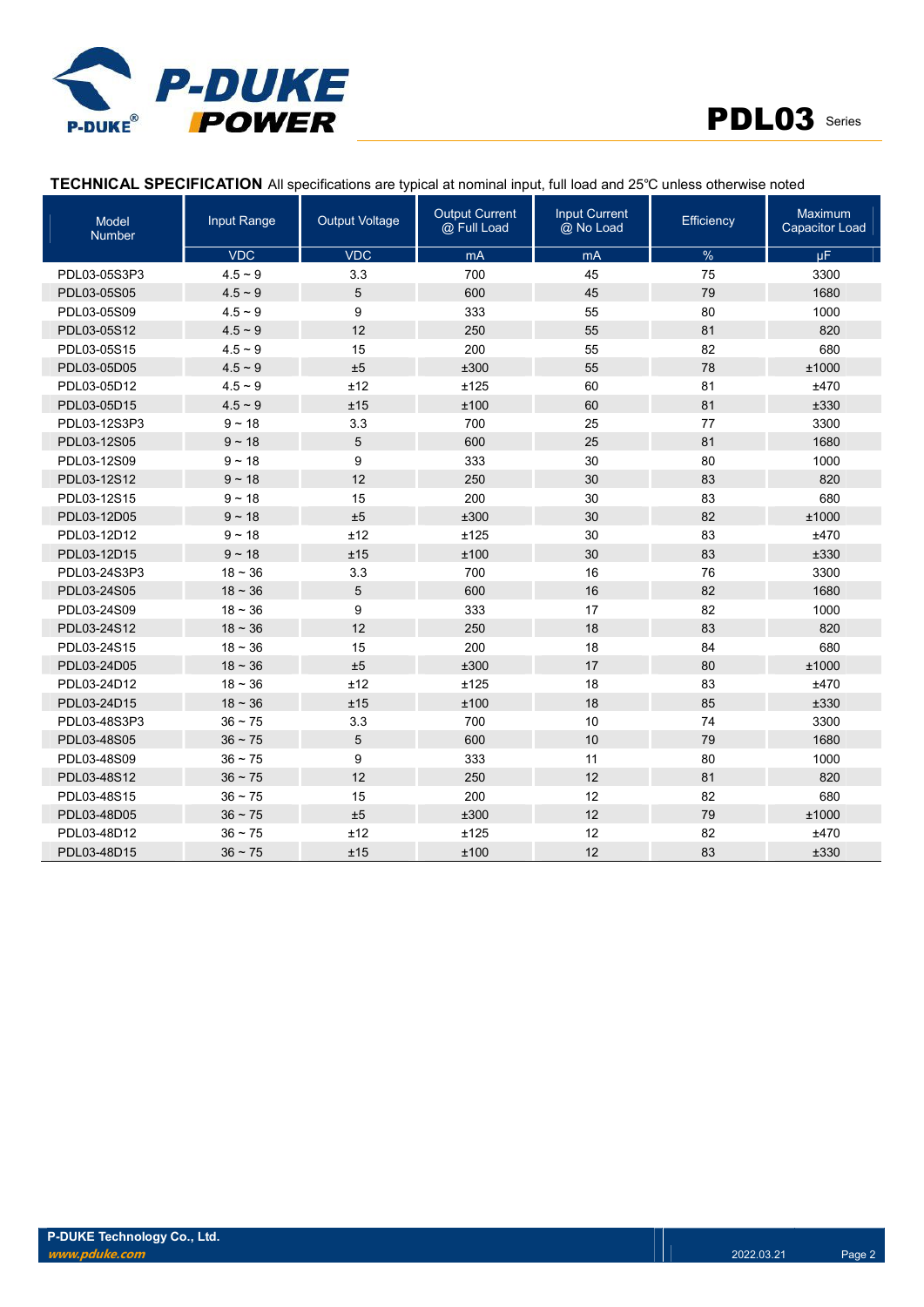

| <b>INPUT SPECIFICATIONS</b>   |                                                                                                                |                                                                                 |                |      |                        |             |
|-------------------------------|----------------------------------------------------------------------------------------------------------------|---------------------------------------------------------------------------------|----------------|------|------------------------|-------------|
| <b>Parameter</b>              |                                                                                                                | <b>Conditions</b>                                                               | Min.           | Typ. | Max.                   | <b>Unit</b> |
| Operating input voltage range |                                                                                                                | 5Vin(nom)                                                                       | 4.5            | 5    | 9                      |             |
|                               |                                                                                                                | 12Vin(nom)                                                                      | 9              | 12   | 18                     | <b>VDC</b>  |
|                               |                                                                                                                | 24Vin(nom)                                                                      | 18             | 24   | 36                     |             |
|                               |                                                                                                                | 48Vin(nom)                                                                      | 36             | 48   | 75                     |             |
| Start up time                 | Constant resistive load                                                                                        | Power up                                                                        |                | 30   |                        |             |
|                               |                                                                                                                | Remote ON/OFF                                                                   |                | 30   |                        | ms          |
| Input surge voltage           | 100 ms, max.                                                                                                   | 5Vin(nom)                                                                       |                |      | 15                     |             |
|                               |                                                                                                                | 12Vin(nom)                                                                      |                |      | 36                     | <b>VDC</b>  |
|                               |                                                                                                                | 24Vin(nom)                                                                      |                |      | 50                     |             |
|                               |                                                                                                                | 48Vin(nom)                                                                      |                |      | 100                    |             |
| Input filter                  |                                                                                                                |                                                                                 |                |      | Capacitor type         |             |
| Remote ON/OFF                 |                                                                                                                | DC-DC ON                                                                        |                |      | Open or high impedance |             |
|                               | Ctrl pin applied current via $1k\Omega$                                                                        | DC-DC OFF                                                                       | $\overline{2}$ | 3    | 4                      | mA          |
|                               |                                                                                                                | Remote off input current                                                        |                |      | 2.5                    | mA          |
|                               | Application circuit<br>DC-DC ON                                                                                | DC-DC OFF                                                                       |                |      |                        |             |
|                               | $+V$ in<br>$\frac{1k\Omega}{2}$ .<br>Ctrl<br>3 <sub>m</sub> A<br>DC/DC<br>CURRENT (1)<br><b>SOURCE</b><br>-Vin | $+V$ in<br>$1k\Omega$<br>Ctrl<br>3mA<br>DC/DC<br>CURRENT(1)<br>SOURCE<br>$-Vin$ |                |      |                        |             |

| <b>OUTPUT SPECIFICATIONS</b>     |                                    |                   |         |                                 |         |                      |
|----------------------------------|------------------------------------|-------------------|---------|---------------------------------|---------|----------------------|
| <b>Parameter</b>                 |                                    | <b>Conditions</b> | Min.    | Typ.                            | Max.    | Unit                 |
| Voltage accuracy                 |                                    |                   | $-1.0$  |                                 | $+1.0$  | %                    |
| Line regulation                  | Low Line to High Line at Full Load |                   | $-0.2$  |                                 | $+0.2$  | $\%$                 |
| Load regulation                  | No Load to Full Load               | Single            | $-1.0$  |                                 | $+1.0$  | $\%$                 |
|                                  |                                    | Dual              | $-1.0$  |                                 | $+1.0$  |                      |
|                                  | 5% Load to 100% Full Load          | Single            | $-0.5$  |                                 | $+0.5$  | $\%$                 |
| Cross regulation                 | Asymmetrical load 25%/100% FL      | Dual              | $-5.0$  |                                 | $+5.0$  | $\%$                 |
| Ripple and noise                 | 20MHz bandwidth                    |                   |         | 50                              |         | $mVp-p$              |
| Temperature coefficient          |                                    |                   | $-0.02$ |                                 | $+0.02$ | $%$ / ${}^{\circ}$ C |
| Transient response recovery time | 25% load step change               |                   |         | 500                             |         | μs                   |
| Short circuit protection         |                                    |                   |         | Continuous, automatics recovery |         |                      |

| <b>GENERAL SPECIFICATIONS</b> |                           |                   |                      |      |      |                              |                         |
|-------------------------------|---------------------------|-------------------|----------------------|------|------|------------------------------|-------------------------|
| <b>Parameter</b>              |                           | <b>Conditions</b> |                      | Min. | Typ. | Max.                         | <b>Unit</b>             |
| Isolation voltage             | 1 minute                  | Input to Output   | <b>Standard Type</b> | 1600 |      |                              | <b>VDC</b>              |
|                               |                           |                   | Suffix "H"           | 3000 |      |                              |                         |
| Isolation resistance          | 500VDC                    |                   |                      |      |      |                              | $G\Omega$               |
| Isolation capacitance         |                           |                   | <b>Standard Type</b> |      |      | 200                          |                         |
|                               |                           |                   | Suffix "H"           |      |      | 40                           | pF                      |
| Switching frequency           | Full load to minimum load |                   |                      | 100  |      |                              | kHz                     |
| Safety approvals              | IEC /EN /UL 62368-1       |                   |                      |      |      | UL:E193009                   |                         |
|                               |                           |                   |                      |      |      | CB:UL(Demko)                 |                         |
| Case material                 |                           |                   |                      |      |      | Non-conductive black plastic |                         |
| Base material                 |                           |                   |                      |      |      |                              | None                    |
| Potting material              |                           |                   |                      |      |      | Silicone (UL94 V-0)          |                         |
| Weight                        |                           |                   |                      |      |      |                              | 4.8g (0.17oz)           |
| MTBF                          | MIL-HDBK-217F             |                   |                      |      |      |                              | $4.871 \times 10^6$ hrs |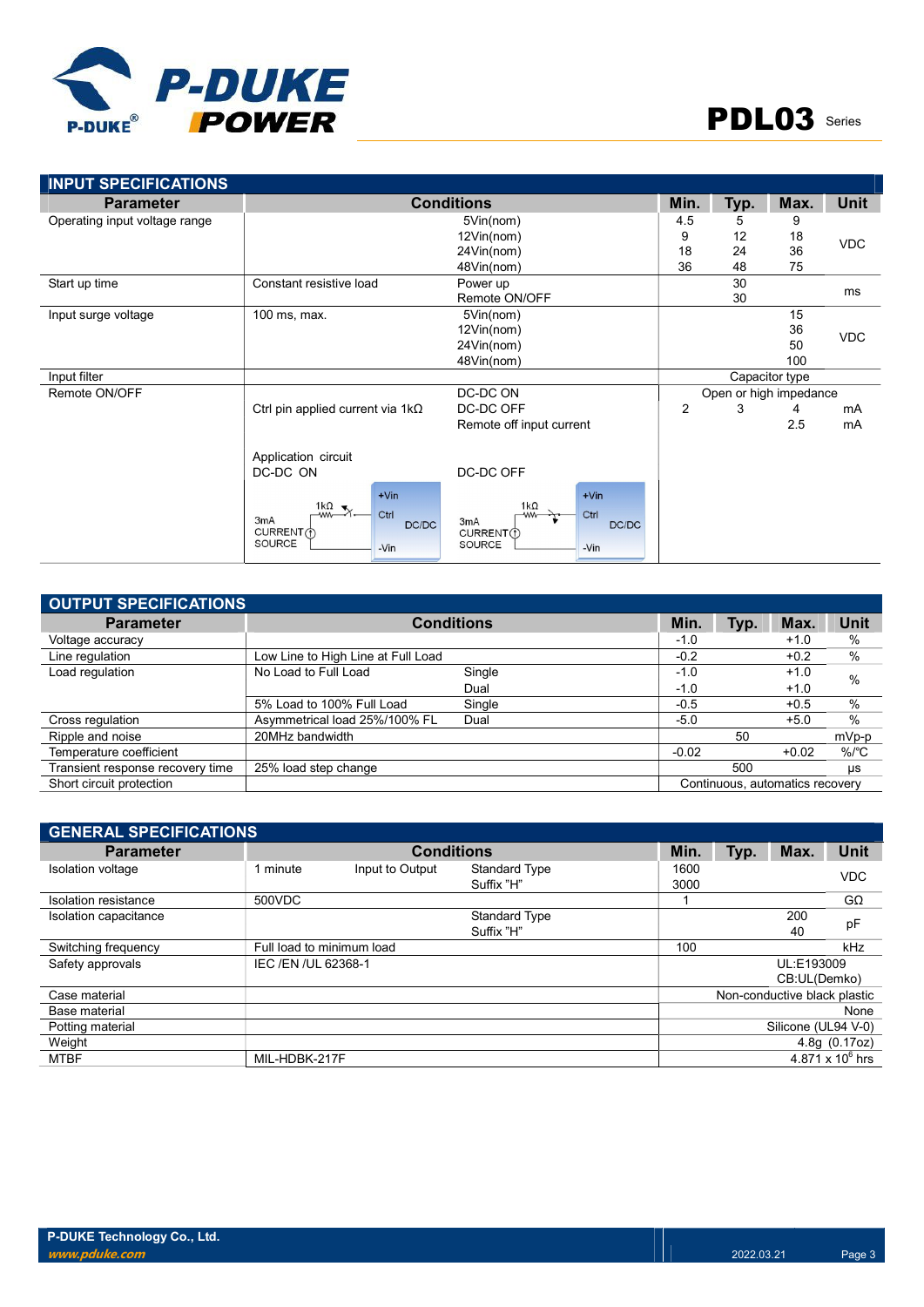

| <b>ENVIRONMENTAL SPECIFICATIONS</b> |                   |            |      |        |              |
|-------------------------------------|-------------------|------------|------|--------|--------------|
| <b>Parameter</b>                    | <b>Conditions</b> | <b>Min</b> | Typ. | Max.   | Unit         |
| Operating ambient temperature       | With derating     | -40        |      | $+100$ | °C           |
| Maximum case temperature            |                   |            |      | 100    | °C           |
| Storage temperature range           |                   | $-55$      |      | $+125$ | °C           |
| Thermal shock                       |                   |            |      |        | MIL-STD-810F |
| Vibration                           |                   |            |      |        | MIL-STD-810F |
| Relative humidity                   |                   |            |      |        | 5% to 95% RH |

| <b>Conditions</b><br><b>Parameter</b><br>Level<br>EN55032<br>Class A $\cdot$ Class B<br>EMI<br>With external components<br><b>EMS</b><br>EN55024<br>EN61000-4-2<br><b>ESD</b><br>Air $\pm$ 8kV and Contact $\pm$ 6kV<br>Perf. Criteria A<br>Perf. Criteria A<br>EN61000-4-3<br>Radiated immunity<br>10 V/m<br><b>Fast transient</b><br>EN61000-4-4<br>Perf. Criteria A<br>$±$ 2kV<br>With an external input filter capacitor<br>(Nippon chemi-con KY series, 220µF/100V.) | <b>EMC SPECIFICATIONS</b> |             |      |                  |
|---------------------------------------------------------------------------------------------------------------------------------------------------------------------------------------------------------------------------------------------------------------------------------------------------------------------------------------------------------------------------------------------------------------------------------------------------------------------------|---------------------------|-------------|------|------------------|
|                                                                                                                                                                                                                                                                                                                                                                                                                                                                           |                           |             |      |                  |
|                                                                                                                                                                                                                                                                                                                                                                                                                                                                           |                           |             |      |                  |
|                                                                                                                                                                                                                                                                                                                                                                                                                                                                           |                           |             |      |                  |
|                                                                                                                                                                                                                                                                                                                                                                                                                                                                           |                           |             |      |                  |
|                                                                                                                                                                                                                                                                                                                                                                                                                                                                           |                           |             |      |                  |
|                                                                                                                                                                                                                                                                                                                                                                                                                                                                           |                           |             |      |                  |
|                                                                                                                                                                                                                                                                                                                                                                                                                                                                           |                           |             |      |                  |
|                                                                                                                                                                                                                                                                                                                                                                                                                                                                           |                           |             |      |                  |
|                                                                                                                                                                                                                                                                                                                                                                                                                                                                           | Surge                     | EN61000-4-5 | ±1kV | Perf. Criteria A |
| With an external input filter capacitor                                                                                                                                                                                                                                                                                                                                                                                                                                   |                           |             |      |                  |
| (Nippon chemi-con KY series, 220µF/100V.)                                                                                                                                                                                                                                                                                                                                                                                                                                 |                           |             |      |                  |
| $10 \,$ Vr.m.s<br>Perf. Criteria A<br>EN61000-4-6<br>Conducted immunity                                                                                                                                                                                                                                                                                                                                                                                                   |                           |             |      |                  |
| EN61000-4-8<br>Perf. Criteria A<br>Power frequency magnetic field<br>100A/m continuous: 1000A/m 1 second                                                                                                                                                                                                                                                                                                                                                                  |                           |             |      |                  |

CAUTION: This power module is not internally fused. An input line fuse must always be used.

#### CHARACTERISTIC CURVE





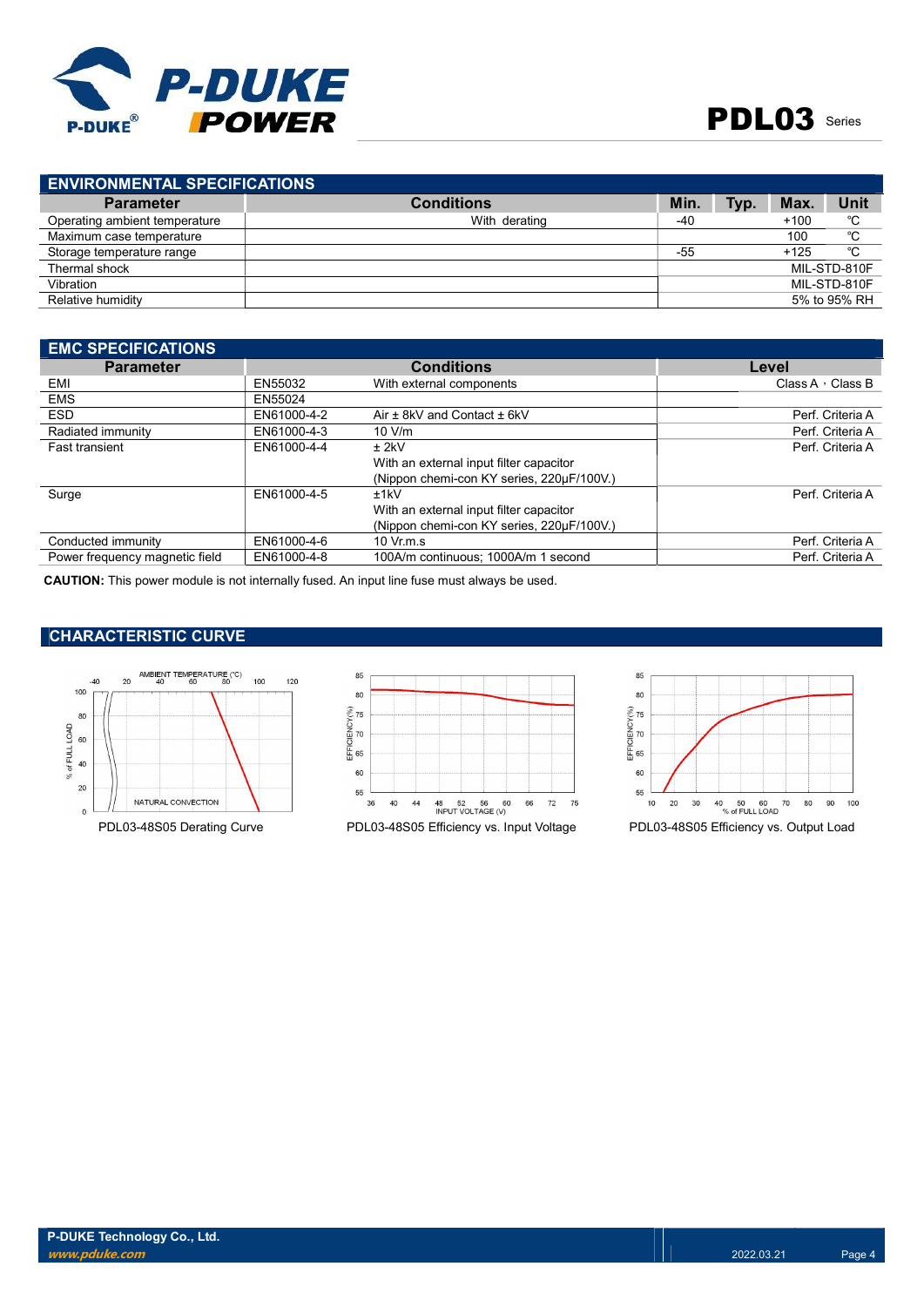

#### FUSE CONSIDERATION

This power module is not internally fused. An input line fuse must always be used.

This encapsulated power module can be used in a wide variety of applications, ranging from simple stand-alone operation to an integrated part of sophisticated power architecture.

To maximum flexibility, internal fusing is not included; however, to achieve maximum safety and system protection, always use an input line fuse. The input line fuse suggest as below:

| Model                                                   | <b>Fuse Rating</b><br>A) | Fuse Type |
|---------------------------------------------------------|--------------------------|-----------|
| <b>PDL03-05S</b><br>$\cdot$ PDL03-05D $\Box$            |                          | Slow-Blow |
| PDL03-12S <sup>T</sup><br>$\cdot$ PDL03-12D $\Box$      | 1.6                      | Slow-Blow |
| PDL03-24S<br>$\cdot$ PDL03-24D $\Box$                   |                          | Slow-Blow |
| PDL03-48S<br>$\cdot$ PDL03-48D $\overline{\phantom{a}}$ |                          | Slow-Blow |

The table based on the information provided in this data sheet on inrush energy and maximum DC input current at low Vin.

#### MECHANICAL DRAWING



| PIN | <b>SINGLE</b> | <b>DUAL</b>  |
|-----|---------------|--------------|
|     | -Vin          | -Vin         |
| 2   | $+V$ in       | $+V$ in      |
| 3   | Ctrl          | Ctrl         |
| 5   | NC*/No pin**  | NC*/No pin** |
| 6   | +Vout         | $+$ Vout     |
|     | -Vout         | Common       |
| ጸ   | ΝC            | -Vout        |

\*NC pin for standard type model. \*\*No pin for 3kVDC isolation model (suffix "H").

1. All dimensions in inch [mm]

2. Tolerance :x.xx±0.02 [x.x±0.5]

x.xxx±0.01 [x.xx±0.25]

3. Pin dimension tolerance ±0.004 [0.10]